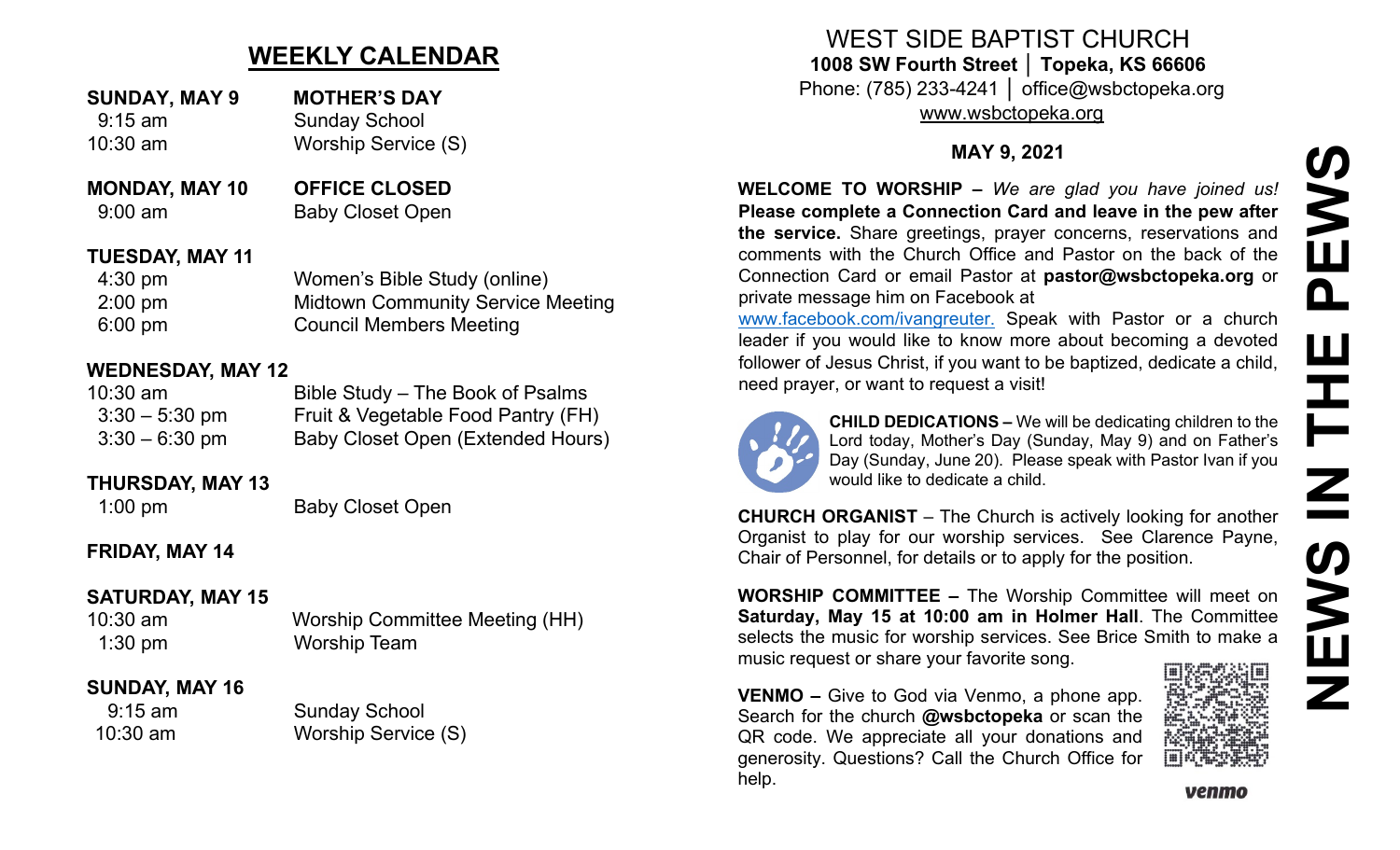

Visit [www.americanbaptists2021.com](http://www.americanbaptists2021.com/) for info or to register.

**ADULT SUNDAY SCHOOL** - The adult Sunday school class is now studying "Answers to Tough Questions" (Defending What You Believe) by Jeremiah J Johnston for the next 5 weeks. Jack Janway

**BELIEVER'S BAPTISM** – We practice "believer's baptism" which is the immersion of a person in water – regardless of age – who receives Jesus Christ as his or her personal Savior and publicly professes to walk the Jesus way. The Council schedules baptisms on most Sunday mornings throughout the year. If you would like to be baptized, then come to the front during the last song.

**BIBLE STUDY ONLINE** – Join us for **"The Psalm Book of Israel" Bible Study on Wednesday MORNINGS at 10:30 am in Holmer Hall (face masks, mass limit, and social distancing required) or ZOOM (see email for link and password).** 

**FOOD PANTRY – Free Fruit and Vegetable Food Pantry on Wednesdays from 3:30 to 5:30 pm, while supplies last.** MOBILE SITE: enter the west PARKING LOT from 4th and CLAY Streets; do not park or exit your vehicle. Equal Opportunity. \*All food is available at no cost. FACE COVERINGS or MASKS REQUIRED. Thank you to Jack Janway, Outreach Coordinator, and all the volunteers who make this service project possible.

**THE LORD'S SUPPER –** We celebrate the Lord's Supper (Holy Communion) on the first Sunday of each month and on special occasions. All persons of faith are welcome to partake of the Table of the Lord, regardless of age, race, or church The affiliation. We use only non-alcohol grape juice.



**PUBLIC HEALTH NOTICE:** To mitigate the spread of the Coronavirus (COVID 19), the Church leaders have enacted *Phase 2 - Yellow Protocols*. Effective immediately until further notice:

- **MASKS RECOMMENDED -** All persons (age 6 and older) are required to **WEAR A MASK IN PUBLIC including employees of the church,**  with certain exemptions apply including all children *age 5 and under*, when social distancing (keeping six feet of distance between yourself and others outside your household, except for occasional or incidental moments of closer proximity) is not possible.
- **LIMIT MASS GATHERINGS to 500 persons (including weddings)** OR 75% capacity of a room after restrictions and protocols are observed. The Sanctuary has a capacity of 250 seats. The restricted limit is 92 persons.
- **HIGH RISK INDIVIDUALS and PARENTS AND SMALL CHILDREN should take more intensive precautions including** *staying-safe-at home*. For more information about preventing the spread of COVID 19, visit: <https://www.snco.us/hd/coronavirus> or the Centers for Disease Control and Prevention.



**GIVING** – Thank you for giving generously during the start of the new year. Please mail your gifts to the Church, drop off in the Conline secure mailbox, or give ONLINE at https://west[-side-baptist](https://west-side-baptist-/)[church.square.site.](https://west-side-baptist-church.square.site/)

**HOSPITAL & EMERGENCIES –** If you or a loved one is admitted to the hospital for an emergency or for surgery, **the hospital staff and chaplains' office will NOT contact the Church Office or the Pastor**. **You or a family member must call the Church Office at (785) 233-4241 or the Pastor at (785) 224-7234**. Pastor is willing to visit the hospital and pray prior to surgeries.



**NEW SERMON SERIES –** Pastor Ivan will begin a new, sixweek sermon series - I **LOVE MY CHURCH** - on Sunday, April 18 focused on the hallmarks of a true Christian community. Come learn about God's plan for a place where you can be loved, belong, and experience true community!